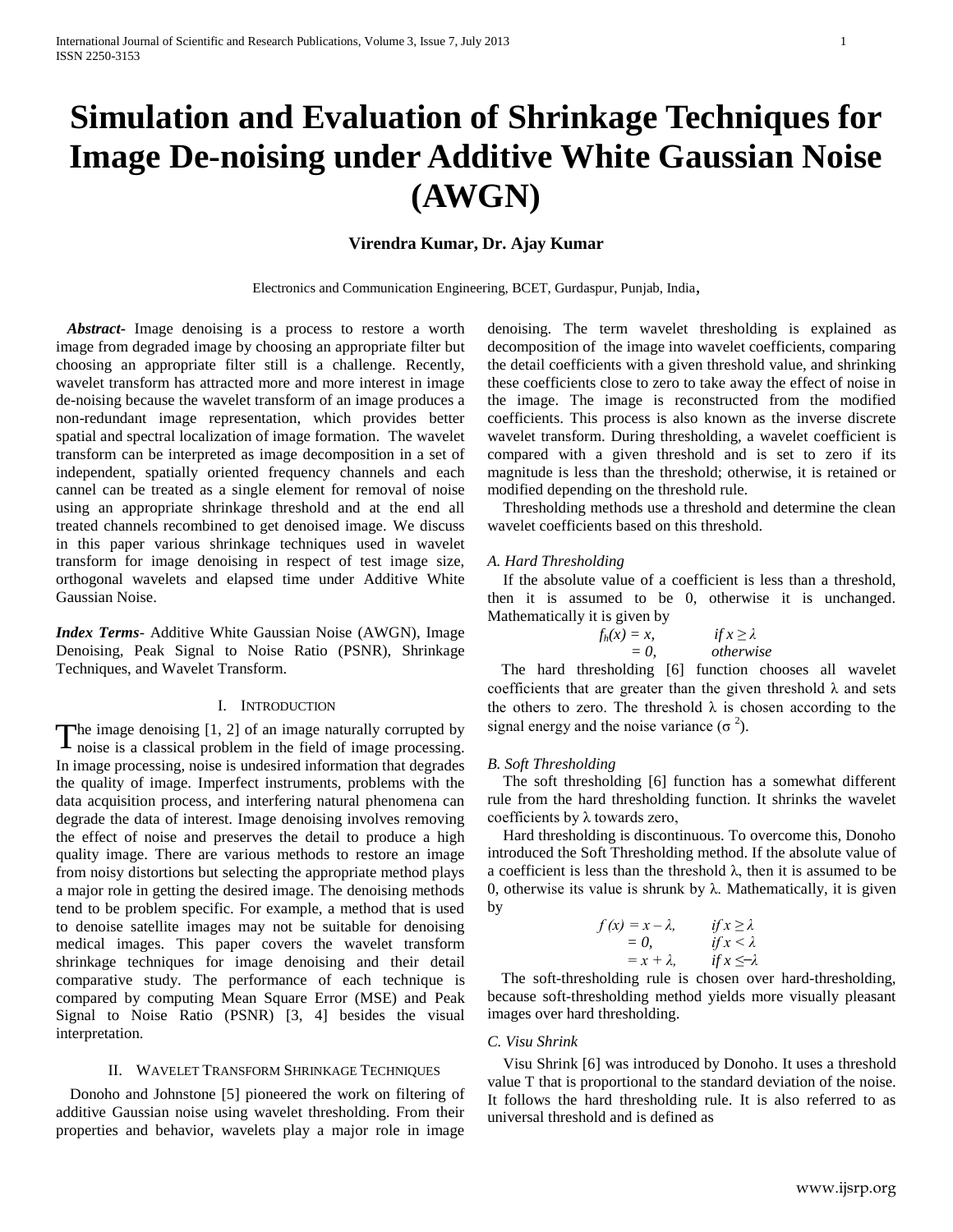International Journal of Scientific and Research Publications, Volume 3, Issue 7, July 2013 2 ISSN 2250-3153

$$
T = \sigma \sqrt{2 \log(M)} \tag{1}
$$

where  $\sigma^2$  is the noise variance and M is the number of pixels. This asymptotically yields a MSE estimate as *M* tends to infinity. As *M* increases, we get bigger and bigger threshold, which tends to over smoothen the image. Visu Shrink follows the global thresholding [6] scheme where there is a single value of threshold applied globally to all the wavelet coefficients [1].

## *D. Bayes Shrink*

Bayes Shrink [7] was proposed by Chang, Yu and Vetterli [8]. It uses soft thresholding and is subband dependent, which means that thresholding is done at each band of resolution in the wavelet decomposition. It is smoothness adaptive. In particular, it is assumed that, for the various subbands and decomposition levels, the wavelet coefficients of the original image follow approximately a Generalized Gaussian Distribution (GGD) [4]. The Bayes threshold 'T' is defined as

$$
T = \frac{\hat{\sigma}_n^2}{\hat{\sigma}_x} \tag{2}
$$

if  $\hat{\sigma}_x$  is non-zero.

Otherwise, it is set to some predetermined maximum value.

$$
\hat{\sigma}_x = \sqrt{max(\hat{\sigma}_y^2 - \hat{\sigma}^2, 0)}
$$
\n(3)

 $\hat{\sigma}_v$  is calculated as,

$$
\hat{\sigma}_{y}^{2} = \frac{1}{n^{2}} \sum_{i,j=1}^{n} Y_{ij}^{2} ; \qquad Y_{ij} \in subband (HH_{1})
$$
\n(4)

The noise variance  $\hat{\sigma}_n$  is estimated from the HH band as,

$$
\hat{\sigma}_n = \frac{Median\ (\left|Y_{ij}\right|)}{0.6745} \tag{5}
$$

### *D. Neigh Shrink*

In NeighShrink [9] method, the wavelet coefficients are threshold according to the magnitude of the squared sum of all the wavelet coefficients i.e. the local energy within the neighborhood window.

Let  $d(i,j)$  denote the wavelet coefficients of interest and  $B(i,j)$ is a neighborhood window around d(i,j). Also let  $S2 = \Sigma d2(i,j)$ over the window  $B(i,j)$ . Then the wavelet coefficient to be threshold, is shrinked according to the formulae,

$$
d(i,j) = d(i,j)^* B(i,j)
$$
 (6)

where the shrinkage factor can be defined as  $B(i,j) = (1-T2)$  $S_2(i,j)_{+}$ , and the sign + at the end of the formulae means to keep the positive value while set it to zero when it is negative.

## *E. Gaussian Noise*

Gaussian noise is evenly distributed over the signal [10]. This means that eachpixel in the noisy image is the sum of the true pixel value and a random Gaussiandistributed noise value. As the name indicates, this type of noise has a Gaussiandistribution, which has a bell shaped probability distribution function given by,

$$
F(g) = \frac{1}{\sqrt{2\pi\sigma^2}} e^{-(g-m)^2} / 2\sigma^2 \tag{7}
$$

where *g* represents the gray level, *m* is the mean or average of the function, and  $\sigma$  is the standard deviation of the noise.



#### **Fig.1Gaussian distribution**

#### III. PERFORMANCE MEASURE

To measure the performance of the various shrinkage techniques for image denoising, a test image is added with some known Gaussian noise. This would then be given as input to the denoising algorithm, which produces an image close to the original test image as per shrinkage techniques deployed. The performance of each shrinkage algorithm is compared by computing MSE and PSNR, besides the visual interpretation.

MSE and PSNR are the two main parameters for comparison of shrinkage denoising techniques. In statistics, the mean squared error of an estimator is the difference between an estimator and the true value of the quantity being estimated i.e. difference between the original image and the denoised image.

Let original image is  $f(x, y)$  of size  $m \times n$  and  $f(x, y)$  is estimated image after restoration then MSE can be defined as-

$$
MSE = \frac{1}{m \times n} \sum_{x=1}^{m} \sum_{y=1}^{n} [f(x, y) - \hat{f}(x, y)]^{2}
$$
(8)

PSNR is the peak signal to noise ratio, here signal is the original image and noise is error introduced by restoration. PSNR is the most commonly used parameter to measure the quality of reconstruction image with respect to the original image. A higher PSNR would normally indicate that the reconstruction is of higher quality. PSNR is usually expressed in terms of the logarithmic decibel scale (dB).

$$
PSNR = 10 \log_{10} \left( \frac{255^2}{MSE} \right) \tag{9}
$$

Using (8), we get

$$
PSNR = 10 \log_{10} \left( \frac{255^2}{\frac{1}{m \times n} \sum_{x=1}^{m} \sum_{y=1}^{n} [f(x, y) - \hat{f}(x, y)]^2} \right)
$$
(10)

Here  $f(x, y)$  is the original image of size  $m \times n$  and  $\hat{f}(x, y)$  is the reconstructed image after restoration. In the expression of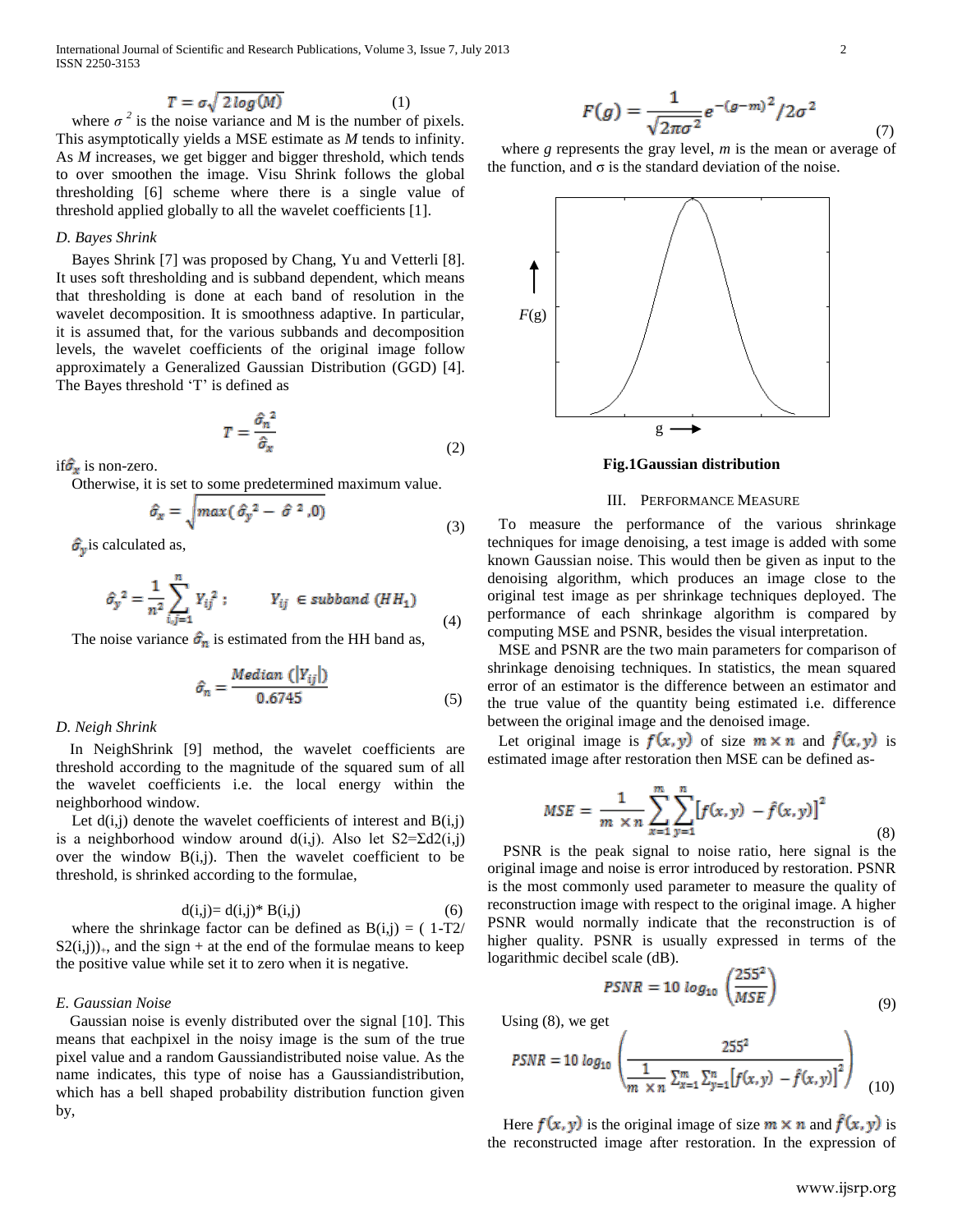PSNR, the value of the numerator is  $255^2$ ; it is the square of the maximum possible pixel value of the image  $f(x, y)$ . When  $f(x, y)$  is the 8-bit gray scale image, the maximum possible pixel value of the Image  $f(x, y)$  is 255.

Elapsed Time is the amount of time which MATLAB takes to complete all operations of that particular denoising algorithms and displays the time in seconds.

## IV. SIMULATED RESULTS AND DISCUSSION

The wavelet transforms shrinkage methods: Visu Shrink, Bayes Shrink, Neigh Shrink, Bi Shrink are simulated in MATLAB. The test images: Lena, Barbara and Boats of sizes 512×512 and House and Peppers of sizes 256×256 are corrupted with AWGN of standard deviation sigma at different intervals i.e. sigma  $(\sigma) = 10, 20, 30, 40$ . The wavelets used are orthogonal wavelets i.e. coiflets, symlets, daubechies and haar.

## **Table-1(a) Performance under different sigma values of AWGN**

| <b>IMAGE</b>        |             | <b>Visu Shrink</b> |             | <b>Bayes Shrink</b> |
|---------------------|-------------|--------------------|-------------|---------------------|
|                     | (Haar)      |                    | (Haar)      |                     |
| <b>LENA</b>         | <b>PSNR</b> | <b>Elapsed</b>     | <b>PSNR</b> | <b>Elapsed</b>      |
| $(512 \times 512)$  |             | time (Sec.)        |             | time (Sec.)         |
| $\sigma = 10$       | 30.6532     | 0.045933           | 29.8091     | 0.045855            |
| $\sigma = 20$       |             | 26.4793 0.045079   | 26.4884     | 0.044968            |
| $\sigma = 30$       | 23.6048     | 0.045430           | 23.7881     | 0.045166            |
| $\sigma = 40$       | 21.3985     | 0.044816           | 21.6207     | 0.046123            |
| <b>BARBARA PSNR</b> |             | <b>Elapsed</b>     | <b>PSNR</b> | <b>Elapsed</b>      |
| $(512 \times 512)$  |             | time (Sec.)        |             | time (Sec.)         |
| $\sigma = 10$       | 27.0321     | 0.044753           | 25.1309     | 0.045171            |
| $\sigma = 20$       |             | 24.0440 0.044499   | 23.5684     | 0.045761            |
| $\sigma = 30$       | 22.0047     | 0.043889           | 21.9787     | 0.045201            |
| $\sigma = 40$       | 20.3194     | 0.045542           | 20.4340     | 0.045865            |
| <b>BOATS</b>        | <b>PSNR</b> | <b>Elapsed</b>     | <b>PSNR</b> | <b>Elapsed</b>      |
| $(512 \times 512)$  |             | time (Sec.)        |             | time (Sec.)         |
| $\sigma = 10$       | 29.4420     | 0.045532           | 28.0915     | 0.046286            |
| $\sigma = 20$       | 25.7227     | 0.044900           | 25.3604     | 0.045003            |
| $\sigma = 30$       | 23.1188     | 0.046145           | 23.1338     | 0.044599            |
| $\sigma = 40$       | 21.0749     | 0.045351           | 21.2112     | 0.045101            |
| <b>HOUSE</b>        | <b>PSNR</b> | <b>Elapsed</b>     | <b>PSNR</b> | <b>Elapsed</b>      |
| $(256 \times 256)$  |             | time (Sec.)        |             | time (Sec.)         |
| $\sigma = 10$       | 30.8739     | 0.010850           | 29.3920     | 0.009800            |
| $\sigma = 20$       | 26.2293     | 0.009497           | 26.1226     | 0.010248            |
| $\sigma = 30$       | 23.3050     | 0.009539           | 23.5412     | 0.009696            |
| $\sigma = 40$       | 21.1075     | 0.009540           | 21.4390     | 0.009506            |
| <b>PEPPERS</b>      | <b>PSNR</b> | <b>Elapsed</b>     | <b>PSNR</b> | <b>Elapsed</b>      |
| $(256 \times 256)$  |             | time (Sec.)        |             | time (Sec.)         |
| $\sigma = 10$       | 29.3540     | 0.009837           | 27.1206     | 0.010131            |
| $\sigma = 20$       | 25.6211     | 0.009505           | 23.9953     | 0.010256            |
| $\sigma = 30$       | 22.8838     | 0.009683           | 22.1074     | 0.009936            |
| $\sigma = 40$       | 20.7348     | 0.009626           | 20.4682     | 0.009536            |

## **Table-1(b) Performance under different sigma values of AWGN**

| <b>IMAGE</b>                         | <b>Neigh Shrink</b><br>(Haar) |                               | <b>Bi</b> Shrink<br>(Haar) |                               |
|--------------------------------------|-------------------------------|-------------------------------|----------------------------|-------------------------------|
| <b>LENA</b><br>$(512 \times 512)$    | <b>PSNR</b>                   | <b>Elapsed</b><br>time (Sec.) | <b>PSNR</b>                | <b>Elapsed</b><br>time (Sec.) |
| $\sigma = 10$                        | 33.3147                       | 5.800438                      | 32.7335                    | 0.047611                      |
| $\sigma = 20$                        | 29.7907                       | 5.676601                      | 29.0275                    | 0.047452                      |
| $\sigma = 30$                        | 27.9265                       | 5.704856                      | 26.8363                    | 0.061307                      |
| $\sigma = 40$                        | 26.6950                       | 5.607180                      | 25.2176                    | 0.045770                      |
| <b>BARBARA</b><br>$(512 \times 512)$ | <b>PSNR</b>                   | <b>Elapsed</b><br>time (Sec.) | <b>PSNR</b>                | <b>Elapsed</b><br>time (Sec.) |
| $\sigma = 10$                        | 31.5857                       | 5.922542                      | 30.3805                    | 0.048614                      |
| $\sigma = 20$                        | 27.4689                       | 5.792790                      | 26.0484                    | 0.047630                      |
| $\sigma = 30$                        | 25.3808                       | 5.723764                      | 24.0034                    | 0.047934                      |
| $\sigma = 40$                        | 24.0829                       | 5.702113                      | 22.6938                    | 0.048180                      |
| <b>BOATS</b><br>$(512 \times 512)$   | <b>PSNR</b>                   | <b>Elapsed</b><br>time (Sec.) | <b>PSNR</b>                | <b>Elapsed</b><br>time (Sec.) |
| $\sigma = 10$                        | 31.9014                       | 5.855568                      | 31.3918                    | 0.048494                      |
| $\sigma = 20$                        | 28.2986                       | 5.706110                      | 27.7366                    | 0.047814                      |
| $\sigma = 30$                        | 26.4013                       | 5.687567                      | 25.6460                    | 0.045968                      |
| $\sigma = 40$                        | 25.2007                       | 5.663731                      | 24.1534                    | 0.045849                      |
| <b>HOUSE</b><br>$(256 \times 256)$   | <b>PSNR</b>                   | <b>Elapsed</b><br>time (Sec.) | <b>PSNR</b>                | <b>Elapsed</b><br>time (Sec.) |
| $\sigma = 10$                        | 33.5719                       | 1.486125                      | 33.0123                    | 0.010874                      |
| $\sigma = 20$                        | 29.9426                       | 1.444289                      | 29.1771                    | 0.011689                      |
| $\sigma = 30$                        | 27.9873                       | 1.476113                      | 26.7781                    | 0.010377                      |
| $\sigma = 40$                        | 26.6621                       | 1.419338                      | 24.9968                    | 0.011341                      |
| <b>PEPPERS</b>                       | <b>PSNR</b>                   | <b>Elapsed</b>                | <b>PSNR</b>                | <b>Elapsed</b>                |
| $(256 \times 256)$                   |                               | time (Sec.)                   |                            | time (Sec.)                   |
| $\sigma = 10$                        | 32.0660                       | 1.488034                      | 31.3745                    | 0.011141                      |
| $\sigma = 20$                        | 27.9119                       | 1.461632                      | 27.5441                    | 0.011296                      |
| $\sigma = 30$                        | 25.7133                       | 1.426746                      | 25.2915                    | 0.011394                      |
| $\sigma = 40$                        | 24.1687                       | 1.418810                      | 23.6835                    | 0.011752                      |

The all wavelet transform shrinkage methods are applied on all five test images with the combination of four wavelets coif5, sym8, db10 and harr for image denoising using Gaussion noise sigma variation from 10 to 40. The simulated results with haar wavelet are tabulated as given above Table - 1(a) and 1(b) and the following graphs (in Fig 2 to Fig 5) represent the comparative views of each shrinkage method with four wavelets coif5, sym8, db10 and harr applied to all test images i.e. Lena, Barbara and Boats of sizes 512×512 and House and Peppers of sizes 256×256.

The elapsed time is taken as the measure of execution time in seconds of each shrinkage denoising algorithm to determine the faster method of image denoising. Elapsed time is proportional to the resolution of the denoised image. The best performance Neigh Shrink method with coif5 wavelet is visually interpreted in Fig 6.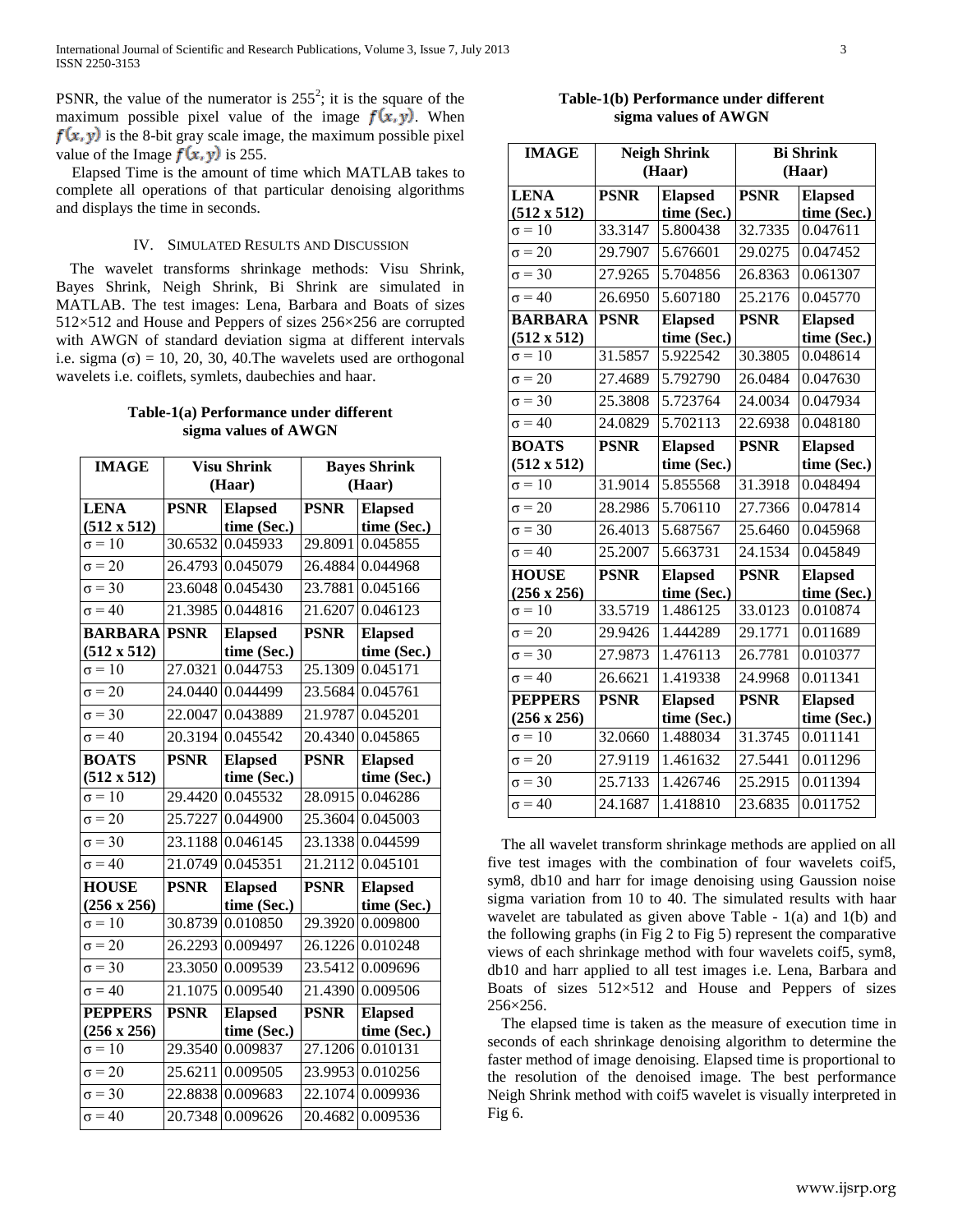

**Fig.2(a) Performance Neigh Shrink using coif5 wavelet**



**Fig.2(b) Performance Bayes Shrink using coif5 wavelet**



**Fig.2(c) Performance Visu Shrink using coif5 wavelet**



**Fig.3(a) Performance Neigh Shrink using sym8 wavelet**



**Fig.3(b) Performance Bayes Shrink using sym8 wavelet**



**Fig.3(c) Performance Visu Shrink using sym8 wavelet**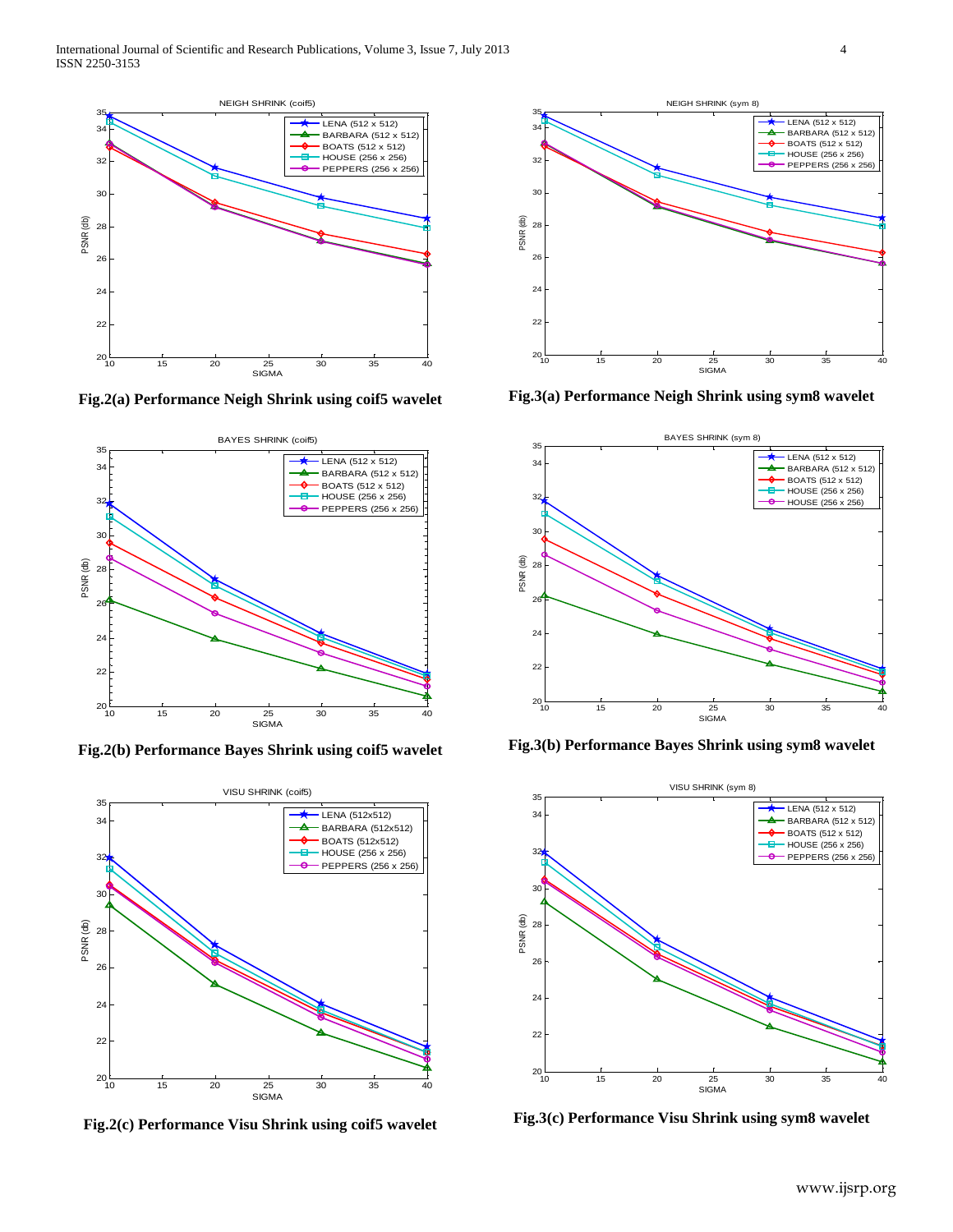

**Fig.4(a) Performance Neigh Shrink using db10 wavelet**



**Fig.4(b) Performance Bayes Shrink using db10 wavelet**



**Fig.4(c) Performance Visu Shrink using db10 wavelet**



**Fig.5(a) Performance Neigh Shrink using haar wavelet**



**Fig.5(b) Performance Bayes Shrink using haar wavelet**



**Fig.5(c) Performance Visu Shrink using haar wavelet**